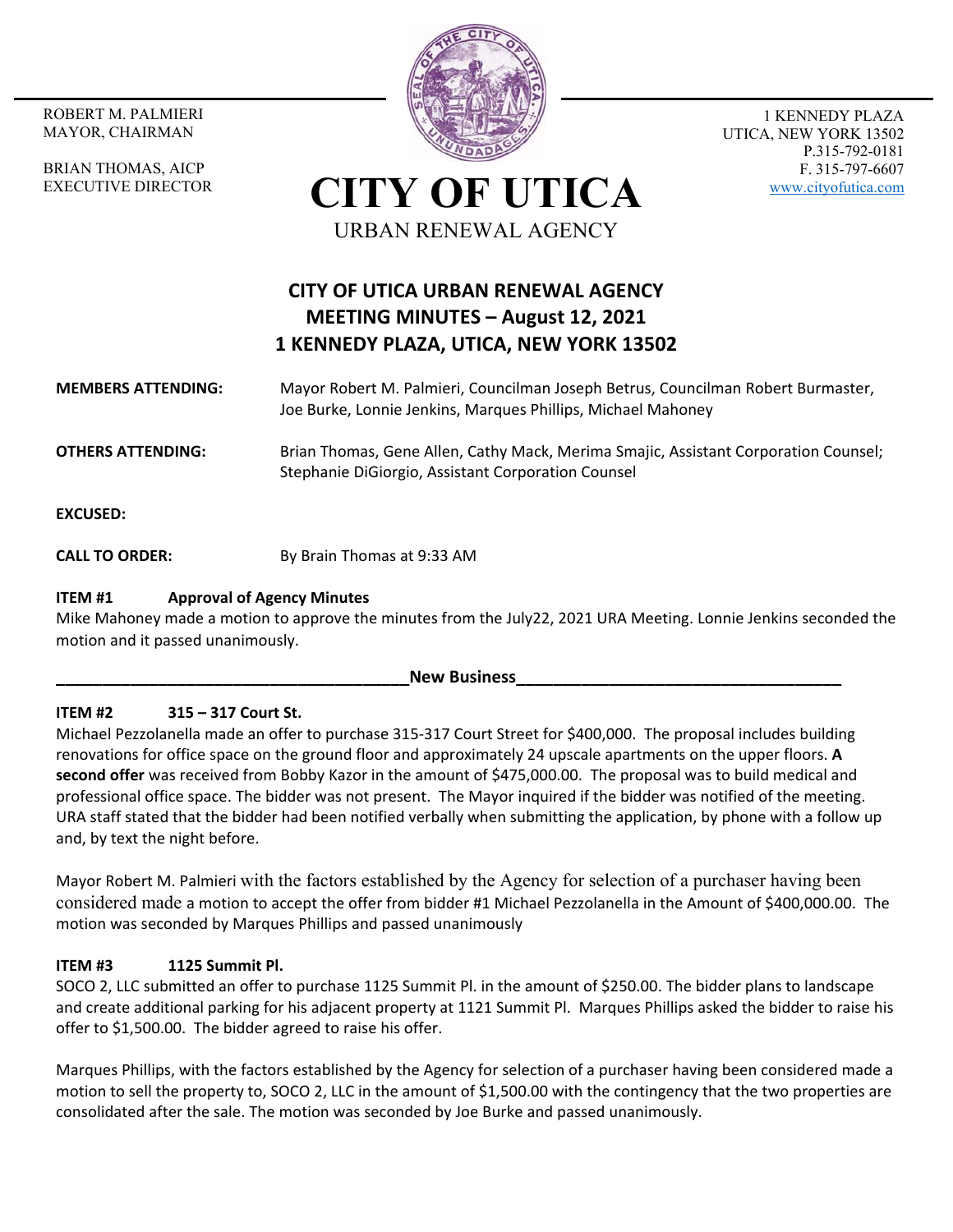## **ITEM #4 125 Grove Pl.**

.

Mathew Servello submitted an offer to purchase 125 Grove Pl. in the amount of \$250.00. The bidder plans to create additional parking. The bidder was not present – no action was taken.

#### **ITEM #5 7 lots at 707‐709 & 319.53‐4‐39 Mohawk St. and 703 – 711 Blandina Street.**

Azmir Cerimovic submitted an offer to purchase the seven lots at Mohawk and Blandina in the amount of \$7,000.00. The bidder plans to fence, landscape and create additional parking for his adjacent property at 705 Mohawk St. Marques Phillips asked the bidder to raise his offer to \$1,500.00. The bidder agreed to raise his offer.

Mayor Robert m. Plamieri, with the factors established by the Agency for selection of a purchaser having been considered made a motion to sell the property to, Azmir Cerimovic in the amount of \$7,000.00. The motion was seconded by Mike Mahoney and passed unanimously.

# **\_\_\_\_\_\_\_\_\_\_\_\_\_\_\_\_\_\_\_\_\_\_\_\_\_\_\_\_\_\_\_\_\_\_\_\_\_\_Old Business\_\_\_\_\_\_\_\_\_\_\_\_\_\_\_\_\_\_\_\_\_\_\_\_\_\_\_\_\_\_\_\_\_\_\_**

## **ITEM #6 124 Thomas St.**

Fabian Vanegas & Rosa Angamarca submitted an offer for the property at 124 Thomas St. in the amount of \$36,000.00. The bidder plans renovate for primary residence. **A second** offer was received from Manuel Gonzalez Silva in the amount of 25,000.00. The bidder plans to renovate for income property. **A third** offer was received from Jason Tadlock & Brooke Roman‐DiMare in the amount of \$31,000.00 he offered to raise his bid to \$40,000.00. The bidder plans to renovate for primary residence. **A fourth** offer was received from David Tamba & Auugustine Garbo in the amount of \$20,000.00. The bidder plans to renovate for primary residence. The bider was not present. **A fifth offer** was received from Rafael C. Rodriguez & Yariza Santos De Rodrigues in the amount of \$31,000.00 the bidder plans to occupy for primary residence. **A sixth offer** was received from Sade Walker & Alwayne Lawrence in the amount of \$30,000.00. The bidder plans to occupy for primary residence. **A seventh offer** was received from Alejandrina De Luna &Leswin E. Cobn in the amount of \$33,000.00. The bidder plans to occupy for primary residence. The bidder was not present. **An eighth offer** was received from Brian Miranda in the amount of \$31,000.00. The bidder plans to occupy for primary residence. The bider was not present. **A ninth offer** was received from Jose F Baez Sosa in the amount of \$33,000.00. The bidder plans to occupy for primary residence. **A tenth offer** was received from Jorge Ochoa & Bahar Mohamed in the amount of \$20,000.00. The bidder plans to occupy for primary residence. (The bidder was not present). **An eleventh offer** was received from Hoi Vu in the amount of \$30,000.00. The bidder plans to occupy for primary residence. **A twelfth offer** was received from Eliezer Estrella in the amount of \$25,000.00. The bidder plans to occupy for primary residence. **A thirteenth offer** was received from Saul Guzman Lara & Anyeline Perez De Guzman in the amount of \$32,000.00. The bidder plans to occupy for primary residence. **A fourteenth offer** was received from Jose Almonte Rosario & Yokasta A. de Almonte in the amount of \$25,000.00. The bidder plans to occupy for primary residence. **A fifteenth offer** was received from Patricio Muela in the amount of \$30,000.00. The bidder plans to occupy for primary residence. . **A sixteenth offer** was received from Fransisco Valdez & Altagracip Rodriguez in the amount of \$30,000.00. The bidder plans to occupy for primary residence. **A seventeenth offer** was received from Stewart Gomez in the amount of \$34,500.00. The bidder plans to occupy for primary residence. **An eighteenth offer** was received from Inmar Anibal Mandoza Deras in the amount of \$33, 00.00. The bidder plans to occupy for primary residence. **A nineteenth offer** was received from Eddie Garcia & Arisleida Bueno in the amount of \$22,100.00. The bidder plans to occupy for primary residence. The bidder was not present but had called to say he was still interested. **A twentieth offer** was received from Thu Nguyen in the amount of \$39,000.00. The bidder plans to occupy for primary residence.

#### **ITEM #7 Executive Session**

At 10:35 am Mike Mahoney made a motion to go into Executive Session to discuss the sale of 124 Thomas St. Councilman Joseph Betrus seconded the motion and it passed unanimously. At 10:52 am Mike Mahoney made a motion to come out of Executive Session. The motion was seconded by Lonnie Jenkins and passed unanimously.